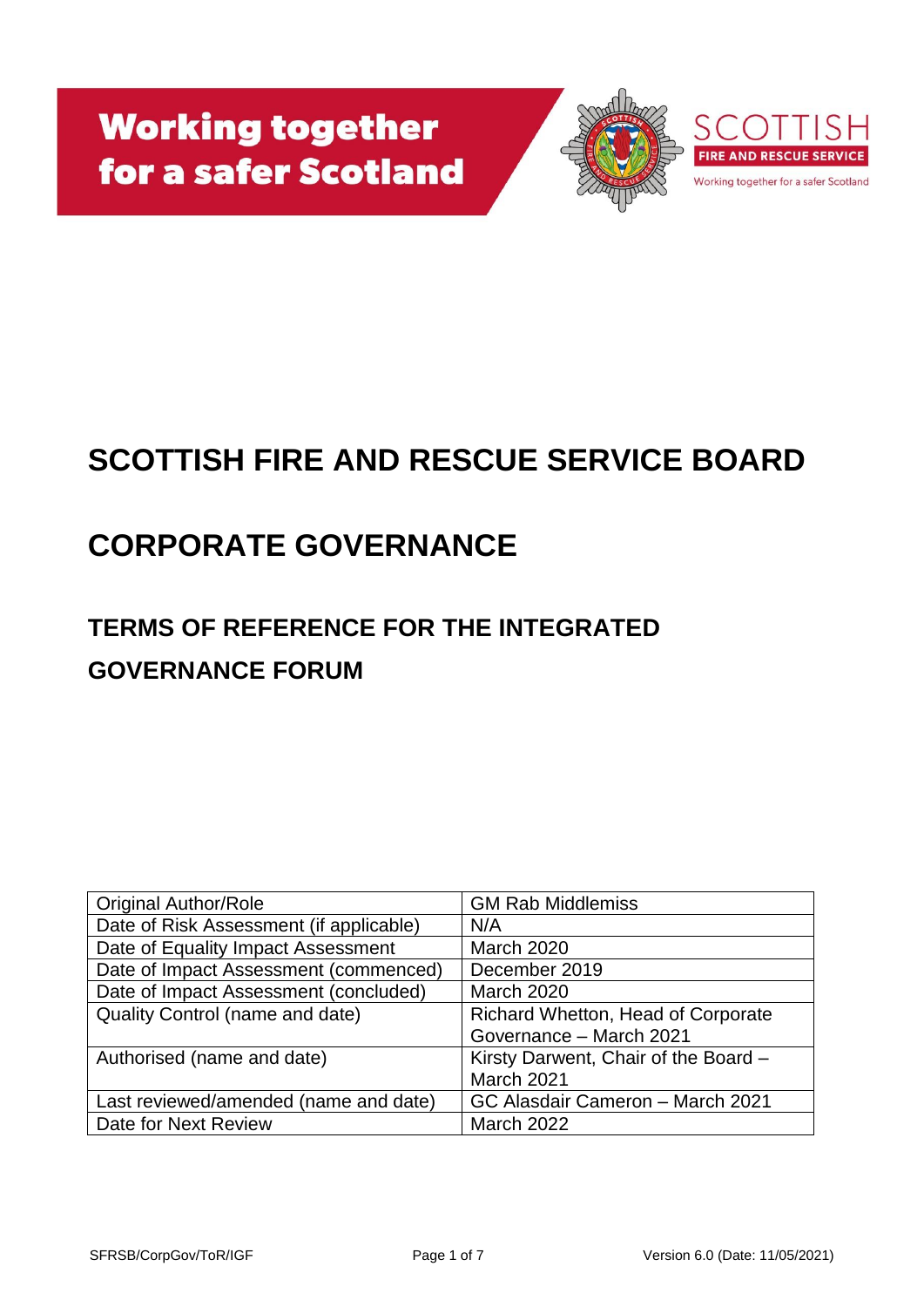

## **SCOTTISH FIRE AND RESCUE SERVICE BOARD**

## **CORPORATE GOVERNANCE**

**TERMS OF REFERENCE FOR THE INTEGRATED GOVERNANCE FORUM**

- **1. [INTRODUCTION](#page-2-0)**
- **2. [MEMBERSHIP](#page-2-1)**
- **3. [REPORTING](#page-3-0)**
- **4. [RESPONSIBILITIES](#page-3-1)**
- **5. [RIGHTS](#page-4-0)**
- **6. [ACCESS](#page-4-1)**
- **7. [MEETINGS](#page-4-2)**
- **8. [RELATIONSHIP TO OTHER COMMITTEES](#page-5-0)**
- **9. [INFORMATION REQUIREMENTS](#page-5-1)**

**APPENDIX 1 – [FORUM MEMBERSHIP](#page-6-0)**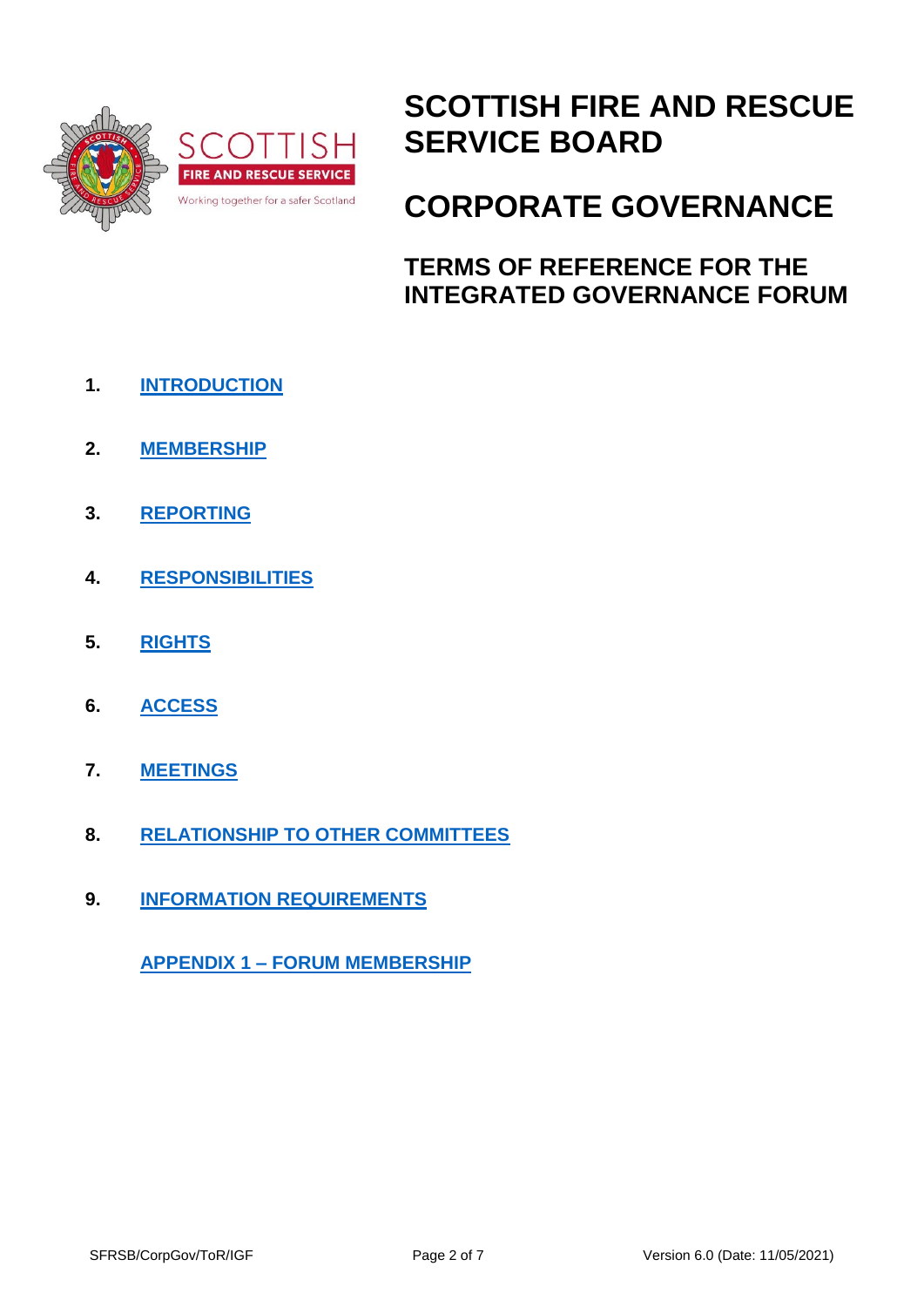## <span id="page-2-0"></span>**1. INTRODUCTION**

- 1.1 The Scottish Fire and Rescue Service (SFRS) has established a Forum of the Board, known as the Integrated Governance Forum ("the Forum").
- 1.2 The overall purpose of the Forum is to provide Board and Committee Chairs an opportunity to bring together key themes across the SFRS Committees.
- 1.3 The Forum will therefore assist in providing assurance to the SFRS Board that areas identified are being adequately captured and discussed reducing duplication and ensuring a joined-up approach to corporate Governance.
- 1.4 Along with all staff, the Board and its Committees have a key part to play embedding and living ['Our Values',](https://www.firescotland.gov.uk/media/1225253/sfrs_values_framework.pdf) Safety, Teamwork, Respect and Innovation.

### <span id="page-2-1"></span>**2. MEMBERSHIP**

- 2.1 The Forum shall be established by the full SFRS Board and be composed of the Chair and Deputy Chair of the Board, together with the Chairs of all other Committees. The Chair of the Forum will be the Chair of the SFRS Board. The Forum will be supported by the Chief Officer and other members of SFRS staff, as appropriate to the agenda.
- 2.2 The Chair of each Committee in their absence can send their Deputy Chair to represent them.
- 2.3 The composition and effectiveness of the Forum will be reviewed annually by the Board. A full list of the membership is detailed in [Appendix 1.](#page-6-0)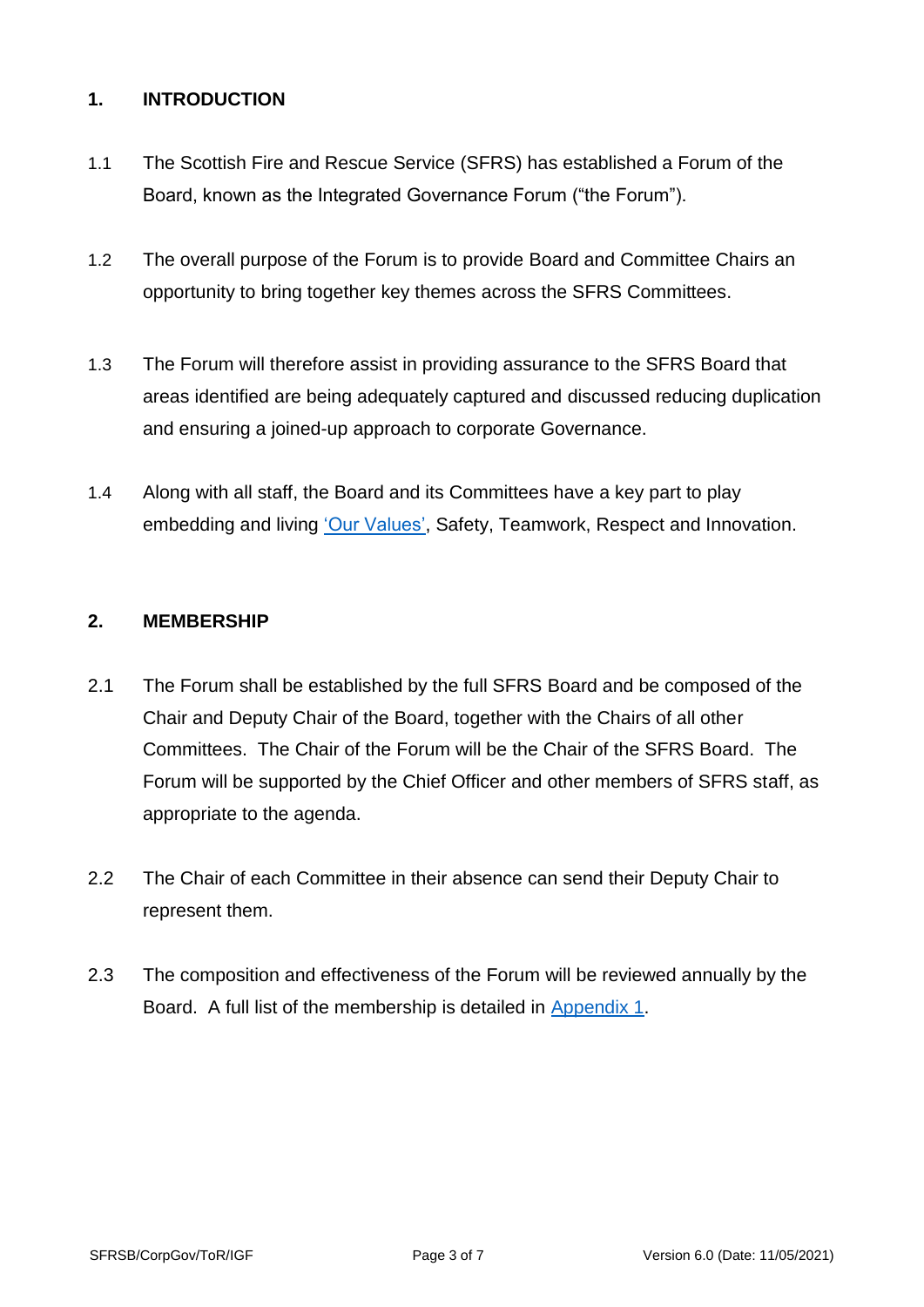## <span id="page-3-0"></span>**3. REPORTING**

3.1 Minutes of the meetings of the Forum will be held by the Board Support Team and circulated to the Board for information. The Forum may submit special reports to the Board as required.

## <span id="page-3-1"></span>**4. RESPONSIBILITIES**

- 4.1 The Forum is intended to provide Board and Committee Chairs an opportunity to ensure key themes are discussed thereby supporting an integrated approach across the Governance within SFRS. Specifically, it will:
- Discuss, consider and co-ordinate both specific and common themes and/or issues that have implications for the Board's Committees;
- Take a forward and outward looking approach towards good Corporate Governance and best practice making any recommendations to the Board;
- Assist by identifying which Committee is best placed to monitor the specific SFRS action plans in response to any inspection/audit recommendations, together with scrutiny of any external reports, receiving updates accordingly;
- Consider Scottish Government Public Body updates and any implications for the SFRS;
- 4.2 The areas of responsibility give the Forum scope to continually monitor and review Integrated Governance related matters as deemed necessary.
- 4.3 All Committees must endeavour to avoid duplication of work of other Committees by focusing on specific delegated areas of responsibility. Overall co-ordination of work will be overseen by the Integrated Governance Forum to assist with this objective – [Section 8.2.](#page-5-2)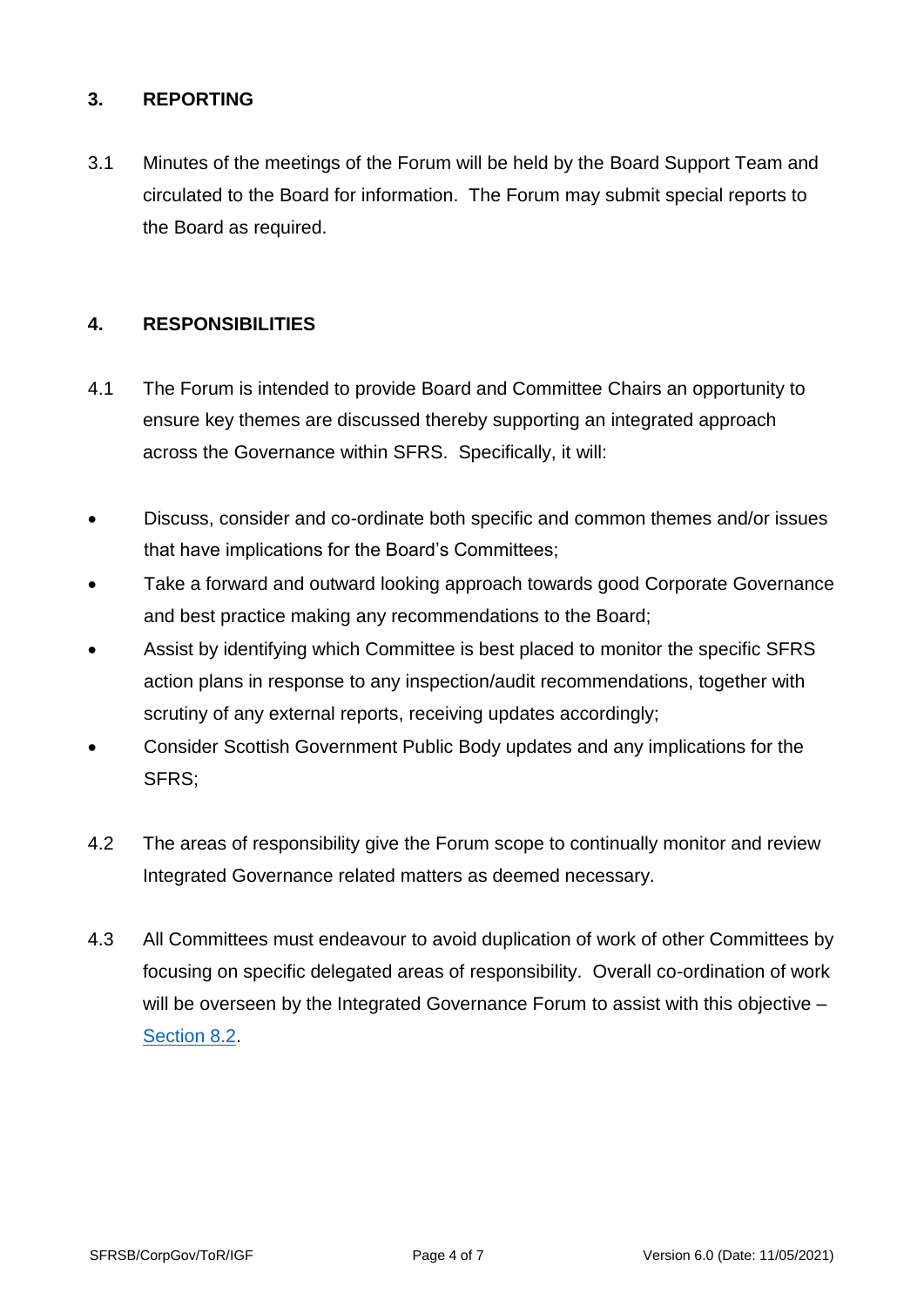## <span id="page-4-0"></span>**5. RIGHTS**

- 5.1 The Forum is not authorised by the Board to make decisions.
- 5.2 The Forum may:
- Scrutinise the delegated areas of responsibility referred to in [Section 4](#page-3-1) above;
- Invite additional members for a limited period to provide specialist assistance. However, where there is associated expense, this must have prior approval from the Chair of the Board and Accountable Officer;
- Procure specialist advice at the expense of the organisation, subject to budgets agreed by the Chair of the Board and Accountable Officer;
- Approve previous Forum minutes at the next Forum meeting;
- Hold private workshop sessions as required for development purposes and to accommodate organisational input and support;

## <span id="page-4-1"></span>**6. ACCESS**

6.1 Members of the Strategic Leadership Team, as required, will have free and confidential access to the Chair of the Forum.

## <span id="page-4-2"></span>**7. MEETINGS**

- 7.1 The procedures for meetings of the Forum are:
- To meet formally and in private at least on a quarterly basis, meetings however can be convened at the decision of the Chair at any time as required;
- Conduct all business, in line with the Standing Orders;
- A minimum of 3 Forum members will be present for the meetings to be deemed quorate;
- In the absence of the Chair, the Deputy Chair will assume the responsibilities of the Chair. In both their absence and in agreement with the remaining Forum members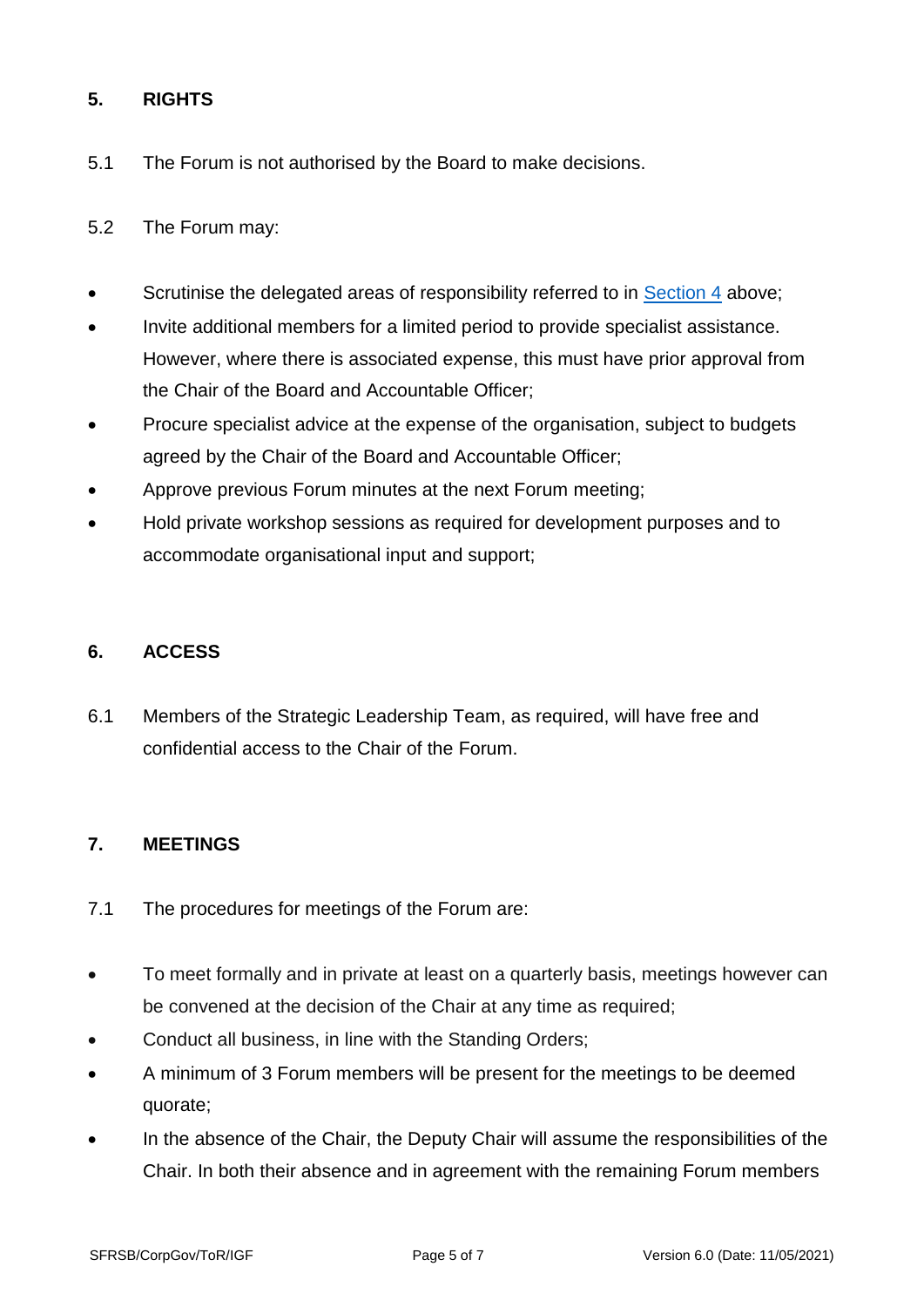present any one member is authorised to assume the role of Chair for the duration of the meeting.

## <span id="page-5-0"></span>**8. RELATIONSHIP TO COMMITTEES**

- 8.1 The Integrated Governance Forum will have strategic relationships with all other Committees of the Board:
- Audit and Risk Assurance;
- Service Delivery;
- Change;
- People; and
- Remuneration, Appointments and Nominations (Sub-Committee).
- <span id="page-5-2"></span>8.2 The Integrated Governance Forum will review and co-ordinate intended outcomes between Committees to prevent duplication and ensure alignment of business, while capturing any common themes across all Committees.

#### <span id="page-5-1"></span>**9. INFORMATION REQUIREMENTS**

9.1 All relevant documentation for the Forum must be provided as per the schedule for their meetings.